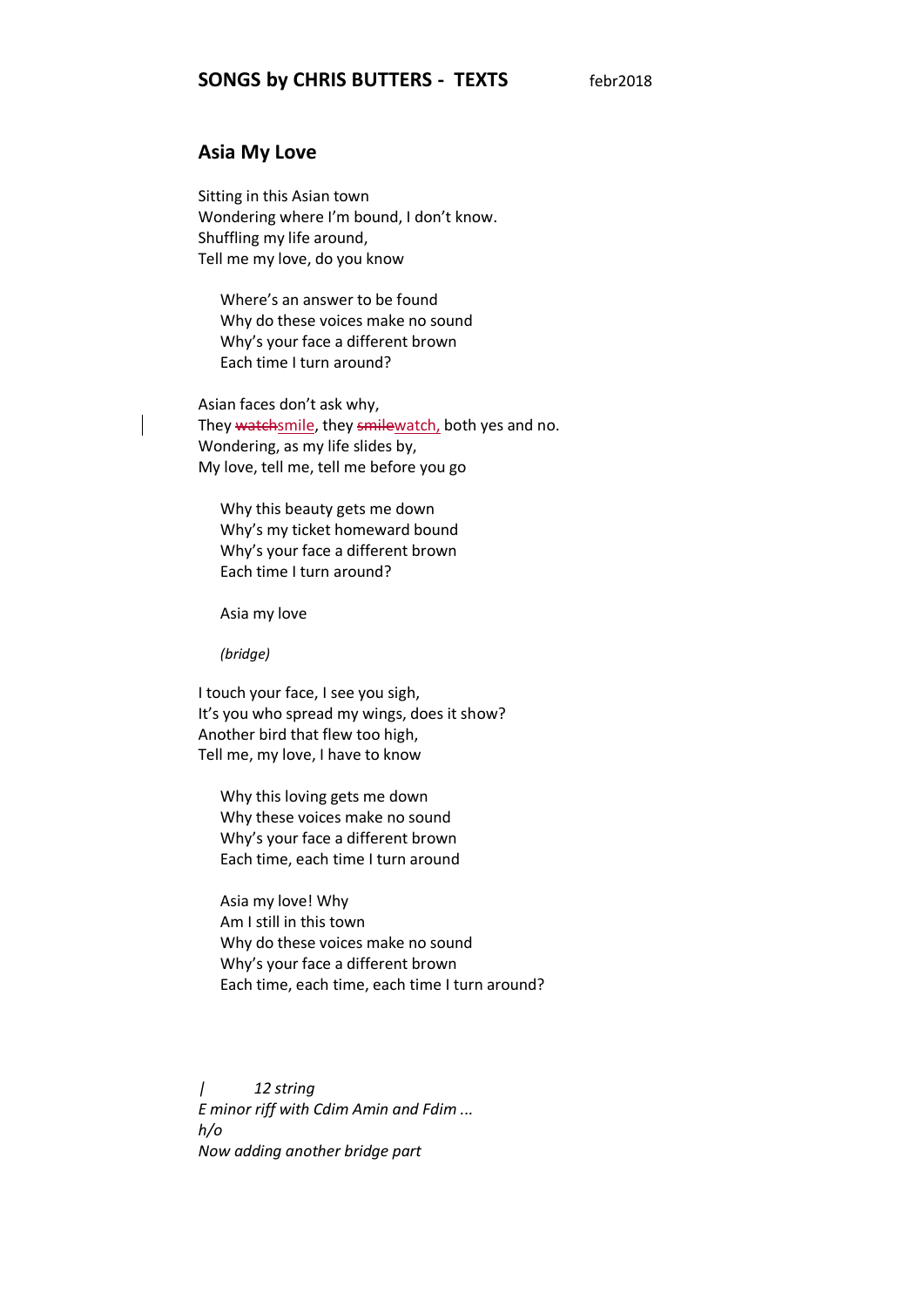## **NIRVANA SIXTY THREE**

Here at the edge of time We give a damn so lightly You eat my soul every time you look at me. Every day we change our minds Our words all bend just slightly None of this makes sense until we break free

And if truth could grow on trees Or lies fly on the breeze Samsara's in Nirvana And Nirvana's in room number 63

If I love you another day There'll be blindfolds on the skyline Seeing you never gets you to seeing me And if I let you go away There'll be darkness in the daytime This is as good as it gets, and as damned as it's free

And if hell should start to freeze Or if thank you could be please Samsara's in Nirvana And Nirvana's in room 63

And when heaven is on her knees And truth is growing on trees Ah, Samsara's in Nirvana And Nirvana, she's in room 63 She's in 63.

(... or is it 64)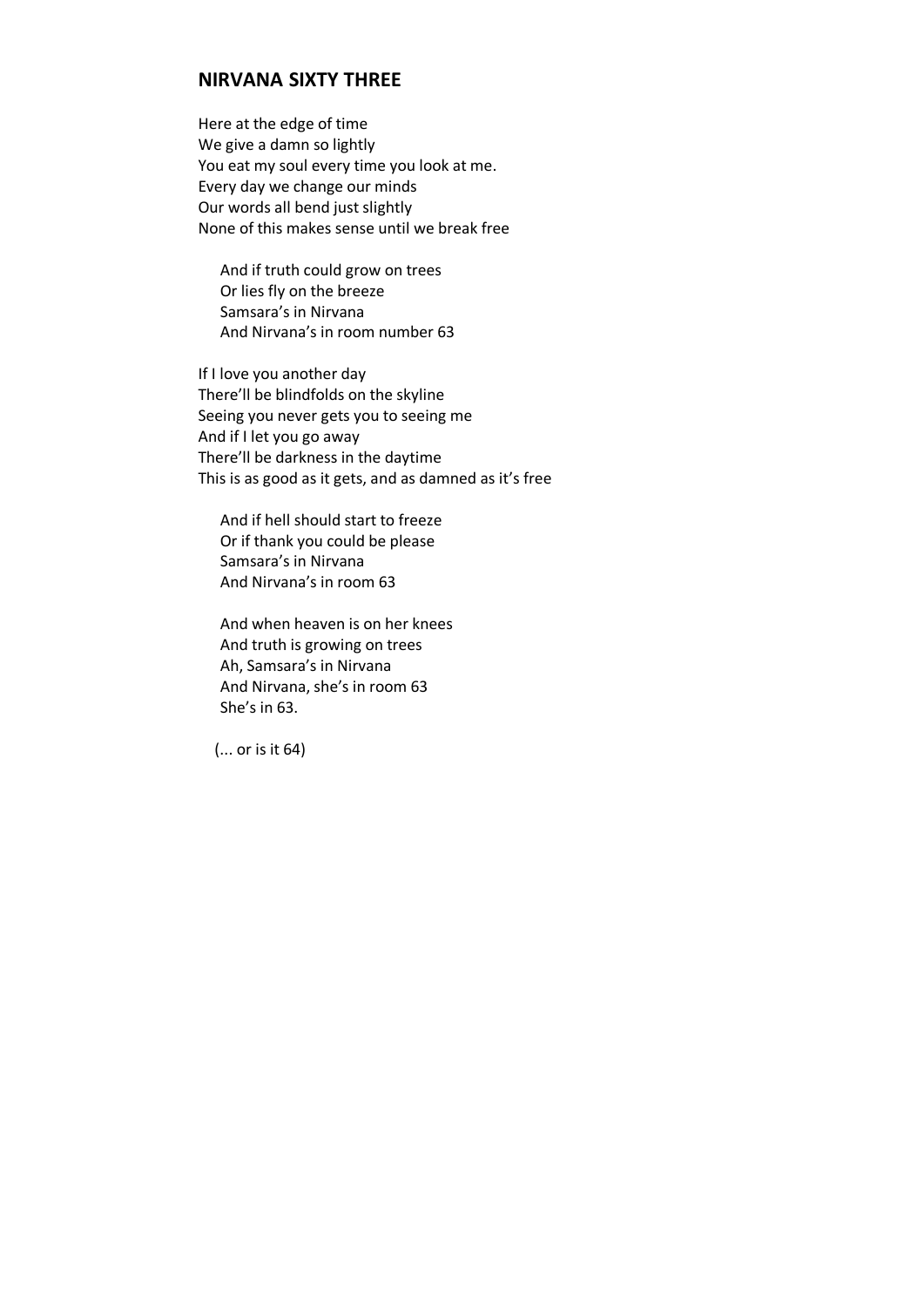## **WHO ARE YOU**

Who are you who am I Miracles in time and space Opening each others' eyes

Who are you who am I Sorcerers of light and grace Feel this magic rise

> Love is an artist She has no time and no age I'm the drawing, you're the page

Who are you who am I Strangers in an unknown place Listening to our surprise

Who are you who am I Miracles, face to face The laughter in each other's eyes

So love, me, my artist Beyond time, beyond age Love's our drawing, life's our page

(repeat)

*Capo on 2*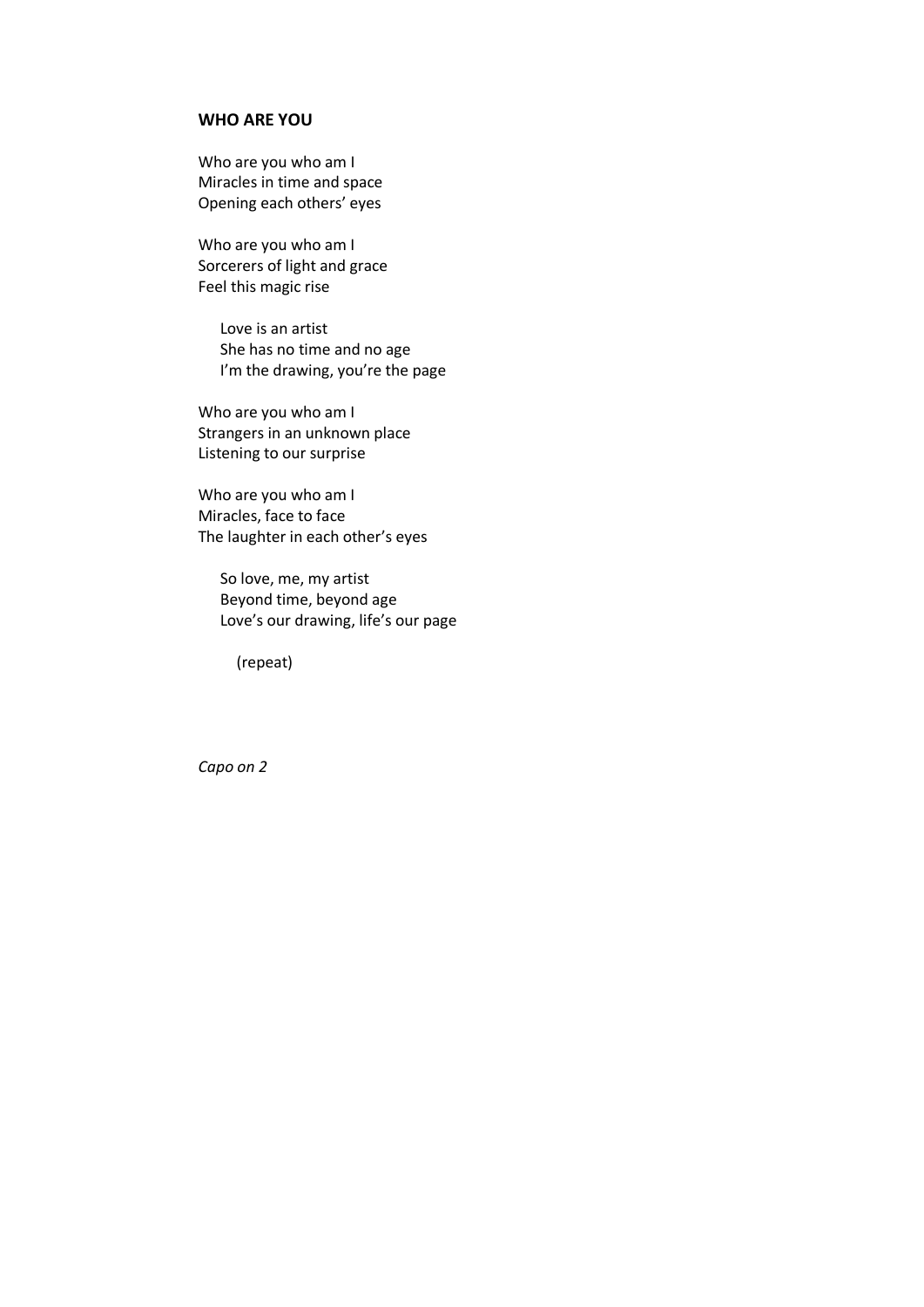#### *ONCE UPON A RHYME / TIME TO SHINE*

*Once upon a rhyme I came across a woman playing Who dreamed, and sang, and raged, and laughed Just like me; but in her own way and time, As I had always dreamed of, More lovely than any dream of mine*

*Love's not all it seems, It's a place we can't define Where there's no perfect rhyme, for perfect Is music of a lesser kind. Here I belong; now, at last It's time to shine*

*Once upon a time That woman left me playing I still dream, and cry, and sing, and laugh Just like her; but in my own way and time, And all my life is new again And all the world is mine*

*So life's not all it seems, In a world we can't define Where there's no perfect rhyme, for perfect Is a world of a different kind. Here I belong; soon It's time to shine*

*Now that she's gone, I have to start again Sad that she's gone, but the world will still turn again Now that she's gone, still it's time to shine*

*(repeat)*